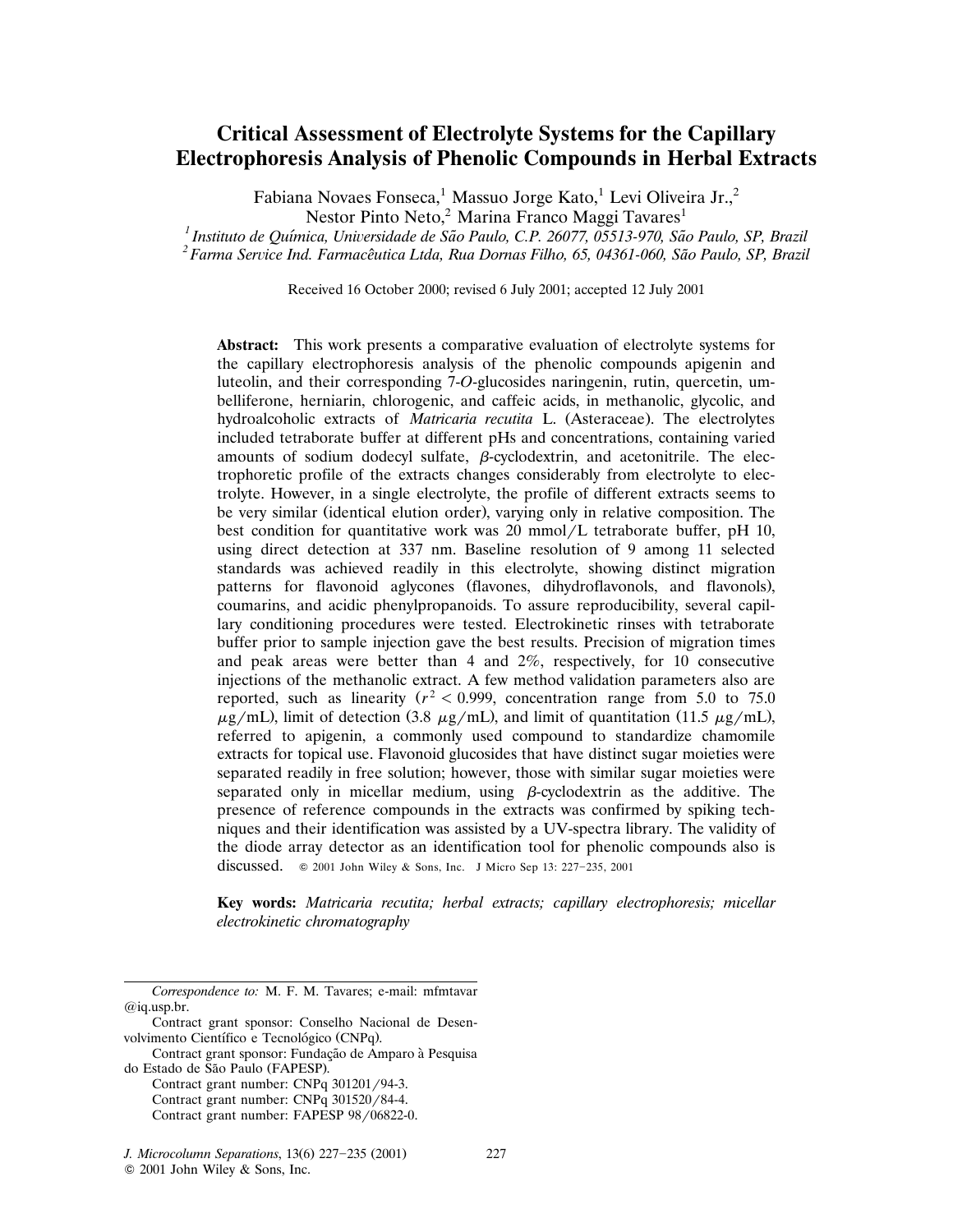## **INTRODUCTION**

Chamomile is the name commonly used to designate two distinct species: the Roman or English chamomile Ž*Chamaemelun nobile* L. All; synonym *Anthemis nobilis* L.) and the German or Hungarian chamomile Ž*Matricaria recutita* L.; synonym *Chamomilla recutita* (L.) Rausch; synonym *Matricaria chamomila* L.). All these species belong to the Asteraceae family [1,2]. These plants are native to Europe and Western Asia, but they have been introduced into North America and Australia as well as in a few countries in South America, such as Argentina and Brazil [2,3].

Chamomile has been used abundantly throughout the history of humanity. The British Herbal Pharmacopoeia [3] suggests the use of German chamomile as an anti-inflammatory, spasmolytic, mild sedative, and carminative. Externally, chamomile is used for conditions that affect the skin and mucous membranes [4,5]. The anti-inflammatory activity of *Matricaria recutita* L. extracts is now well established. For a long period of time, this activity was attributed to essential oils, more specifically to chamazulene, bisabolol, and enyne-dicycloether [6]. However, Della Loggia et al. [7] observed that the plant predominantly is used as infusions and hydroalcoholic extracts, i.e., in extract forms that are poor in lipophilic compounds and rich in hydrophilic compounds, such as flavonoids, coumarins, and phenylpropanoids. Therefore, it was suggested that the flavonoids present in hydroalcoholic extracts are responsible for the anti-inflammatory action in topical applications  $[4,7-10]$ .

In addition to the therapeutic use of herbs and their extracts, the demand for cosmetic products for skin care and hair treatment based on herbal extracts has increased considerably. Due to the complex nature of these extracts, it is a common practice to select sets of standards or marker compounds, characteristic of a particular plant, and to evaluate their concentration in the extract as an indicator of product quality during industrial processing and storage. Another benefit of the analytical evaluation of herbal extracts is to monitor adulterations in raw materials and final products.

The quantitative assessment of herbal extracts, especially those used in cosmetology, demands well established techniques for separation and analysis of a variety of naturally occurring classes of compounds in the presence of product additives. High-performance liquid chromatography (HPLC) has replaced thin layer chromatography as the technique of choice for the analysis of herbal extracts. The literature that describes methodologies for a variety of herbal extracts in hydroalcoholic media is vast  $[11-18]$ . For

herbal extracts for topical use, however, where large amounts of propyleneglycol, water, alcohol, and glycerine, in addition to preservatives, are incorporated during the extraction process, the analysis is a bit of a challenge. Due to the complexity of such matrices, or perhaps due to industrial confidentiality, the literature regarding analytical methodologies for herbal extracts for topical use is far from comprehensive.

In the past 10 years, capillary electrophoresis (CE) has been introduced for analysis of secondary plant metabolites. The technique is very versatile and several modes can be implemented to analyze cationic and anionic compounds as well as neutral and hydrophobic molecules selectively. Phenolic compounds, such as flavonoids, coumarins, phenylpropanoids, and phenolic acids, as well as alkaloids and terpenes all have been characterized by this technique [19,20]. The presence of ionic moieties in conjunction with neutral organic groups in phenolic compounds makes them eligible for analysis in both free solution and micellar medium capillary electrophoresis. Due to their distinct separation mechanisms, both techniques usually offer complementary information.

Pieta et al. [21] published the first work that describes the CE separation of flavonoids. Since then, a great number of publications have appeared, reporting the analysis of phenolic compounds by both free solution capillary electrophoresis (FSCE) and micellar electrokinetic chromatography (MEKC) [19]. Several herbal extracts have been characterized, but to our knowledge, the composition of *Matricaria recutita* L. has never been investigated by capillary electrophoresis.

This work describes the CE analysis, in both free solution and micellar medium modes, of apigenin and luteolin, and their corresponding 7-*O*-glucosides, naringenin, rutin, quercetin, umbelliferone, herniarin, chlorogenic, and caffeic acids in methanolic, glycolic, and hydroalcoholic extracts of *Matricaria recutita* L. (Asteraceae). These compounds, whose structures are depicted in Figure 1, were chosen by taking into consideration their pharmacological activity as well as their widespread use in cosmetic applications [22-41].

### **EXPERIMENTAL**

*Reagents and solutions: Reference compounds*. All reagents were of analytical grade; solvents were of chromatographic purity.  $\beta$ -Cyclodextrin was obtained from Aldrich (St. Louis, MO) and sodium dodecylsulfate (SDS) was obtained from Riedel-Haën (Seelze, Germany). Buffer electrolyte solutions (compositions specified in the figure captions) were prepared fresh daily and filtered through a 0.22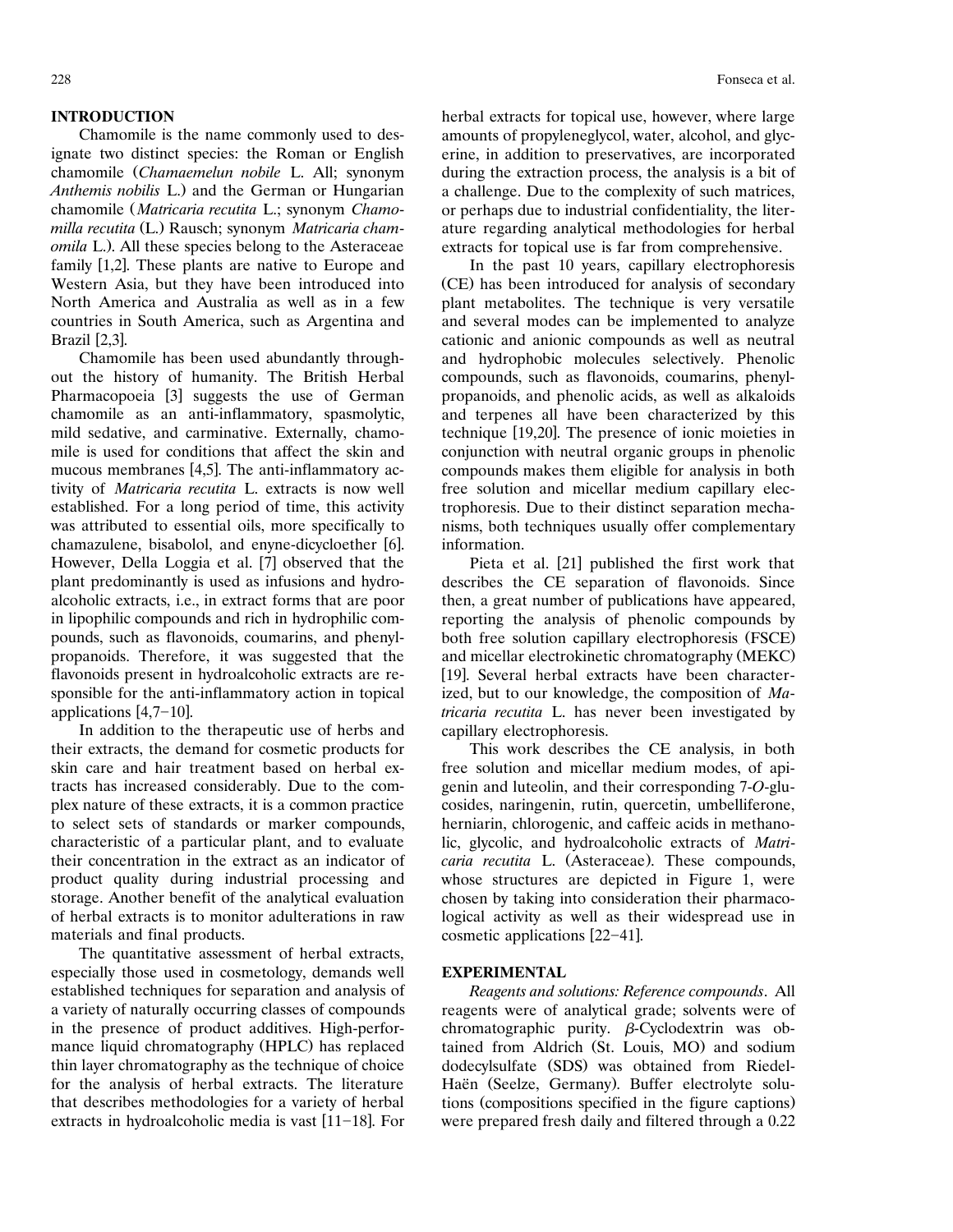

**Figure 1.** *Structures of the phenolic compounds studied in this work.*

 $\mu$ m membrane filter (Millipore, Pittsburgh, PA) just prior to use. Standard compounds  $1-4$  and  $8-10$ (Figure 1) were obtained from Sigma (St. Louis, MO), compounds 5-7 were purchased from Extrasynthese (Genay, France), and compound 11 was purchased from Fluka (St. Louis, MO). Stock solutions of the standards in  $10:90 \text{ Me}_2$  SO:MeOH at a concentration of 1 mg/mL were prepared every other week and stored in a freezer. A mixture containing 100  $\mu$ L of each standard was prepared, resulting in a final concentration of  $0.091$  mg/L of each individual standard.

Samples. Matricaria recutita L. (Asteraceae) was obtained from an experimental field (SEARA, Jacupiranga, SP, Brazil). Planting was conducted in April 1998 and harvesting occurred in the following months of July and August. Floral heads of *Matricaria recutita* L. were collected and dried in an air-forced oven  $(40^{\circ}$ C), until constant weight was achieved. About 16 g of the dried material were placed into 400 mL of 1:1 MeOH: $H<sub>2</sub>O$  and submitted to ultrasonic bath for 1 h. This procedure was repeated three times and all recovered fractions were filtered and evaporated completely under vacuum. The residue was

suspended in 24 mL of MeOH, diluting 10 mL of this solution with 20 mL of  $H<sub>2</sub>O$  to give a stock solution. Exactly 2.5 g of the stock solution was diluted in 10 mL 1:1 MeOH: $H<sub>2</sub>O$ . Hydroalcoholic and glycolic extracts were obtained from Farma Service Ind. Farmacêutica Ltda (São Paulo, SP, Brazil) and diluted appropriately in 1:1 MeOH: $H<sub>2</sub>O$  (2.5 g extract to 10 mL solvent). Approximately 10% (w/w) of floral heads was used in the preparation of these industrial extracts. In the glycolic extract, the solvent is constituted of propylene glycol  $(92.7\% \text{ w/w})$ , glycerine (2% w/w), and ethanol (5% w/w); in the hydroalcoholic extract, a 70% ethanolic-aqueous solution was employed. In both cases, a mixture of methylparaben  $(0.2\% \text{ w/w})$  and propylparaben  $(0.1\% \text{ w/w})$  was used as a preservant.

*Instrumentation*. All experiments were conducted in a capillary electrophoresis system (model HP<sup>3D</sup> CE, Agilent Technologies, Palo Alto, CA) equipped with a diode array detector set at 337 nm, a temperature control device maintained at 25°C, and data acquisition and treatment software (HP ChemStation, rev. A.06.01). Samples were injected hydrodynamically  $(50 \text{ mbar}; 0.2 \text{ s}$  for standards and 3 s for extracts) and the electrophoresis system was operated under normal polarity and constant voltage conditions of  $+25$  kV. A fused-silica capillary (Polymicro Technologies, Phoenix, AZ) with dimensions 63 cm total length (54 cm effective length), 75  $\mu$ m i.d., and 375  $\mu$ m o.d. was used.

*Analytical procedures*. At the beginning of the day, the capillary was conditioned by a pressure flush (930 mbar) of 1 mol/L NaOH solution (20 min), deionized water (10 min), and electrolyte solution (30 min), followed by an electrokinetic flush of electrolyte  $(+25 \text{ kV}$  during 15 min). Between runs, the capillary was replenished with fresh electrolyte solution (1 min, pressure flush), followed by an electrokinetic flush  $(+25 \text{ kV}, 4 \text{ min})$ .

### **RESULTS AND DISCUSSION**

*Free solution CE*. The separation of phenolic compounds is possible by free solution capillary electrophoresis. If the  $pH$  is raised above 9 (typical  $pK_a$  value), dissociation of the phenolic OH groups occurs. Consequently, the compounds become negatively charged and can be separated advantageously under counterelectroosmotic flow, a condition in which larger singly charged species migrate first. Figure 2 presents electropherograms of phenolic standards in tetraborate buffer at various conditions of pH and concentration. An increase in buffer concentration promotes separation of the critical pair (glucoside forms of luteolin and apigenin, compounds 5 and 7), however, at the expense of analysis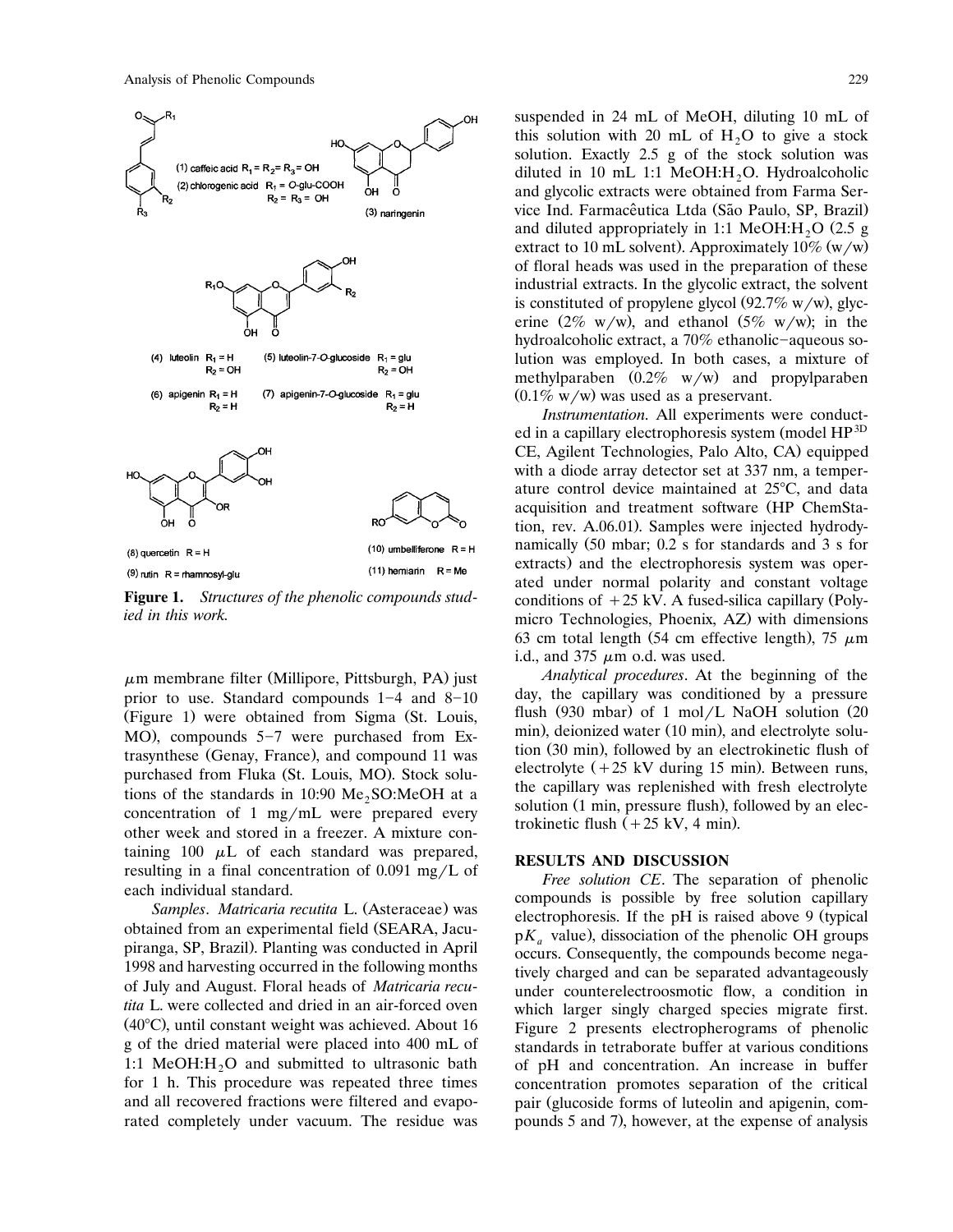time (Figure 2a and c), which increases considerably. Raising the buffer pH from 10 to 11 (Figure 2a and b) also causes an overall increase in analysis time. The solute migration times at higher pH change markedly after 10 min elution, despite the fact that the electroosmotic flow does not vary much at that pH level. A possible explanation for this behavior is that the solutes that elute after 10 min may have suffered further dissociation, exhibiting a larger amount of negative effective charge. Whereas the solute migration occurs in counterflow, an increase in its electrophoretic mobility will result in a longer elution profile.

Ultraviolet photodiode array detection (DAD) has been found very useful in the differentiation of a variety of compounds including flavonoid glucosides [42]. Figure 3 shows the association of on-line UV spectra, with peaks in the electropherogram recorded at 337 nm, for the phenolic compounds under investigation in this work. This wavelength of 337 nm is



Time, min

**Figure 2.** *Analysis of phenolic compounds by free* solution capillary electrophoresis. Electrolytes: (a) 20 *mmol* / L tetraborate buffer, pH 10; (b) 20 mmol / L *tetraborate buffer, pH 11; c 100 mmol ( )* -*L tetraborate buffer, pH 10. Other conditions: standard concentration, 0.091 mg*-*mL; 25 kV; 0.2 s pressure injection ( ) 50 mbar ; 337 nm detection. Peak identification as in Figure 1.*

particularly useful for trace analysis of phenolic compounds, considering that at lower wavelengths, the absorbance of the background electrolyte tends to interfere. The UV spectra of compounds 5 and 7, which comigrated under optimum conditions  $(20)$ mmol/L tetraborate buffer at pH 10), were recorded separately during migration of the compounds. All records were used to create a spectrum library. Even though UV spectral differences might not be very distinct among compounds that belong to the same chemical class, the spectra showed in Figure 3 suggest that a DAD may be useful in assigning peaks in more complex electropherograms.

To test the validity of the DAD as an identification tool, methanolic, hydroalcoholic, and glycolic extracts of *Matricaria recutita* L. were analyzed by free solution capillary electrophoresis under optimum conditions. The resulting electropherograms are organized in Figure 4. The hydroalcoholic and glycolic extracts are industrialized and, therefore, they contain a preservative mixture of alkyl parabens; the peaks are labeled with an asterisk in Figure 4b and c. Even though differences in migration time occurred, possibly due to day-to-day electroosmotic flow variability, small pH changes during buffer storage, and matrix effects, the profiles of the three extracts are very similar and the elution order of the selected standards is identical. It is worth noting that the migration of the structurally related compounds, luteolin, apigenin, and quercetin, increases considerably from the methanolic to the glycolic and hydroalcoholic extracts, in that order, which might be indicative of adduct formation.

The effect of borate complexation on the electrophoretic behavior of carbohydrates in capillary electrophoresis is well known [43]. Flavonoids with ortho-dihydroxy groups, luteolin and quercetin, and those with sugar moieties that present the same feature as the *cis*-1,2 diol system of rhamnosyl in rutin should complex more strongly with the borate molecules of the electrolyte and, therefore, are expected to migrate further on in relation to compounds without vicinal hydroxyl groups. That was the case among the glucoside compounds  $(5)$  and  $(7)$ , which migrated earlier than rutin. Luteolin and quercetin are the last eluting compounds among the flavonoids studied.

Considering that the source of the chamomile plant used to produce the extracts was distinct and the extract preparation process (maceration, time of drying, temperature, etc.) was not standardized, comparison of the extractive power of each solvent system might be speculative. However, certain differences are notable when the electropherograms of Figure 4 are inspected. The plant used in the prepa-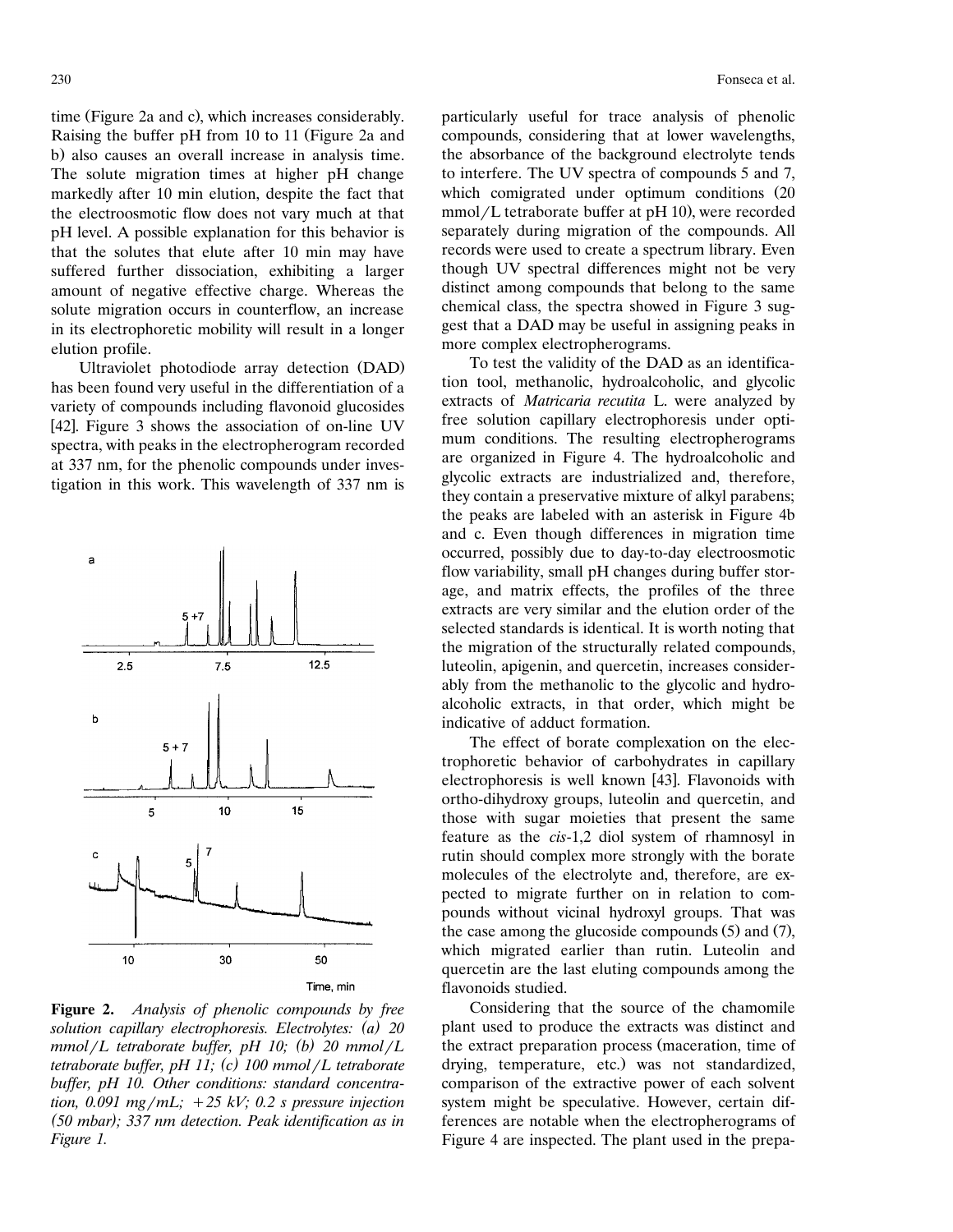

**Figure 3.** *Analysis of phenolic compounds by free solution capillary electrophoresis under optimum conditions: 20 mmol*-*L tetraborate buffer, pH 10; standard concentration, 0.091 mg*-*mL; 25 kV; 0.2 s pressure injection ( ) 50 mbar ; 337 nm. The insets show on-line UV spectra of the standards.*



**Figure 4.** *Analysis of (a) methanolic, (b) glycolic,* and (c) hydroalcoholic extracts of Matricaria recutita *L. by free solution capillary electrophoresis under optimum conditions. Conditions as in Figure 3, except for injection (3 s at 50 mbar). Peak identification as in Figure 1. The peaks labeled with \* correspond to the extract preseratie. For comments on the peaks labeled , see text. The inset shows the on-line UV* spectrum of peak  $+$ .

ration of the methanolic extract is rich in umbelliferone followed in descending order by rutin, apigenin, quercetin, caffeic acid, and the glucoside forms of luteolin and apigenin. Chlorogenic acid and free luteolin appear in much smaller concentrations. Comparatively, the plant used in the glycolic extract is richer in chlorogenic acid and luteolin, but lacks quercetin and caffeic acid. The plant used in the hydroalcoholic extract seems to be intermediate between the methanolic and glycolic extracts, resembling more closely the composition of the methanolic extract. About 9 of the 11 compounds under investigation were identified by comparison of the on-line spectrum and the UV spectra library. Naringenin and herniarin were not identified in any of the extracts under the conditions studied.

For the major components of the extracts, peak identification by spectral comparison is straightforward. Checks of peak purity resulted in an index greater than 998 for solutes 9, 10, 2, 6, 8, and 1 in the methanolic extract, for instance, confirming the peak homogeneity, whereas solutes 5 and 7, which comigrate in all electropherograms, present a peak index of about 818. When the component abundance is low, spectral identification may not be conclusive. In this case, spiking techniques are in order. For all electropherograms depicted in Figure 4, peak identity was confirmed by spiking with pure standards.

An interesting illustration of the concept of peak identity assisted by DAD detection relates to the peak labeled as  $+$  in Figure 4. A comparison of its migration time with the migration times of the standards (Figure 3) suggests that peak  $(+)$  might be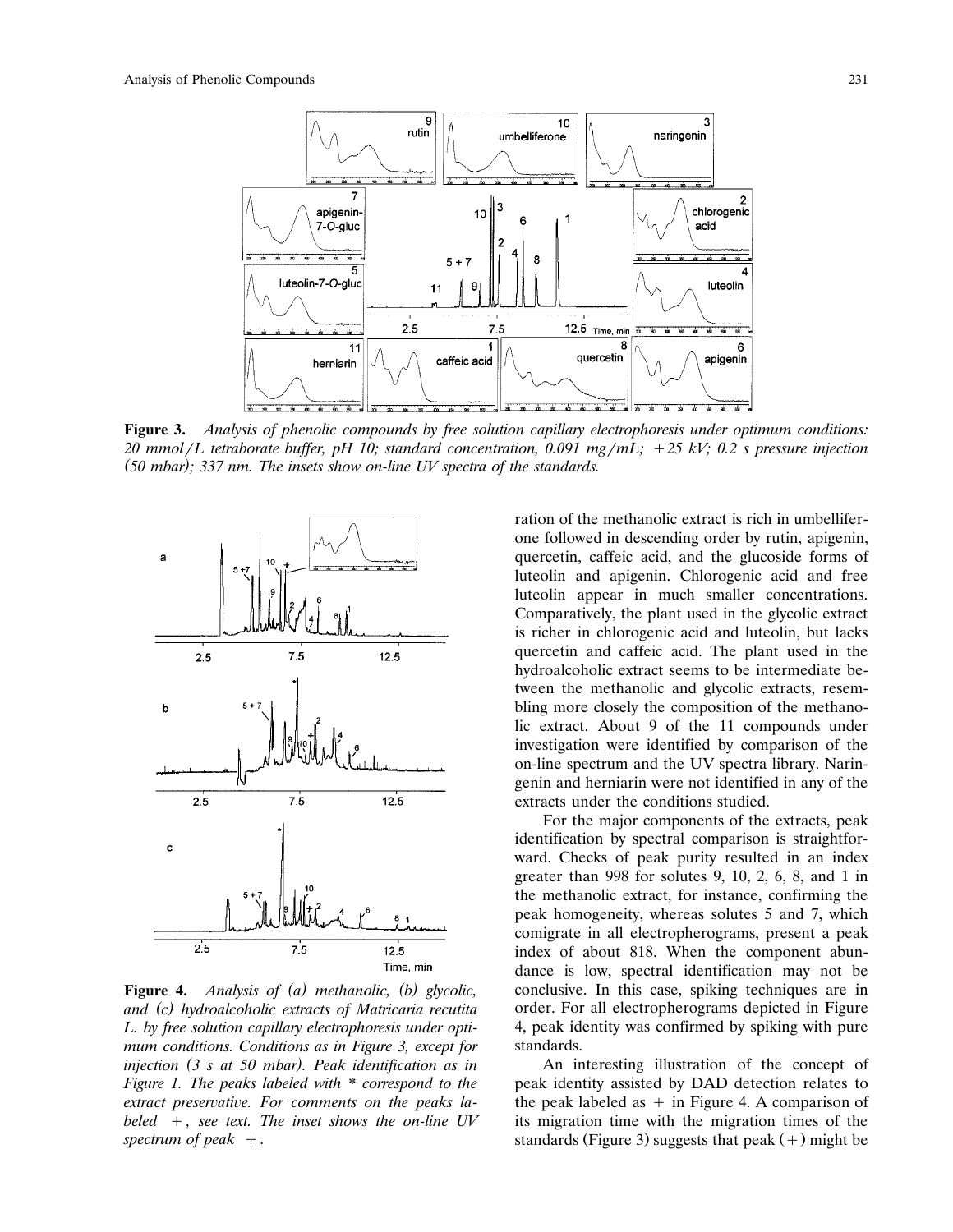naringenin. However, its on-line spectrum (inset of Figure 4a) differs significantly from that of naringenin (in Figure 3). As a matter of fact, it closely resembles the spectrum of its adjacent peak, chlorogenic acid (spectrum also in Figure 3). Peak 2 was spiked with standard chlorogenic acid to confirm its identity unequivocally. This procedure indicates that peak  $+$  is not naringenin and suggests that it might be a compound that is structurally similar to chlorogenic acid, such as a positional isomer or other closely related compound.

*Method validation parameters*. Before a method is routinely used, it must be validated. Validation is the process of proving that the method is acceptable for its intended purpose. To assure reproducibility of migration time for peak identification (mobility data) and reproducibility of peak area for quantitation purposes, a few capillary conditioning procedures were tested: the capillary was just replenished with the electrolyte (procedure  $A$ ); the capillary first was rinsed with sodium hydroxide solution and water prior to the electrolyte (procedure B); the capillary was rinsed with organic solvent mixtures, followed by the electrolyte (procedure C); and, finally, the capillary was rinsed with the electrolyte buffer using pressure and voltage flushes (procedure D). The results are compiled in Table I for apigenin, a compound commonly used to standardize chamomile extracts of cosmetic interest. The precision of each procedure was given in terms of coefficient of variation  $(\%$  CV). Reproducibility of the migration time of apigenin for 10 consecutive injections of a methanolic extract was comparable for procedures A, C, and D, but reproducibility of peak area was poor. A simple electrokinetic flush of the electrolyte seemed to improve both migration time and peak area reproducibility greatly, and it was adopted throughout this work.

A calibration curve for apigenin was linear over the concentration range of  $5.0-75.0 \mu g/mL$ , as shown by the statistical data organized in Table II. The results showed a good linearity between peak area and concentration  $(r^2 > 0.999)$ . The limits of detection  $(LOD)$  and quantitation  $(LOO)$  were 3.8 and 11.5  $\mu$ g/mL, respectively. The criteria used to determine the LOD and LOQ were based on the standard deviation of the response (SD) and the calibration curve slope  $(S)$  according to the expressions  $\text{LOD} = 3.3(\text{SD/S})$  and  $\text{LOQ} = 10(\text{SD/S})$  [44]. The standard deviation of response was determined from the *y* intercept standard deviation of the regression line. The calibration curves consisted of five points, and three replicate injections of standards at each concentration level were performed.

*MEKC*. The separation of phenolic compounds is also possible by micellar electrokinetic chromatography [19]. In a common version of this separation mode, anionic surfactants such as sodium dodecylsulfate are introduced in the electrolyte buffer to create a pseudo-stationary phase that migrates slowly

| Capillary                | Procedure      |              |                |              |                |              |                |              |
|--------------------------|----------------|--------------|----------------|--------------|----------------|--------------|----------------|--------------|
| conditioning             | A              |              | B              |              | $\mathsf{C}$   |              | D              |              |
| NaOH 1 M                 | N <sub>o</sub> |              | $1$ min        |              | N <sub>o</sub> |              | N <sub>o</sub> |              |
| $H_2O$                   | No             |              | 1 min          |              | 1 min          |              | No             |              |
| H <sub>2</sub> O:ACN 1:1 | No             |              | N <sub>0</sub> |              | 1 min          |              | No             |              |
| <b>ACN</b>               | No.            |              | N <sub>0</sub> |              | 5 min          |              | No.            |              |
| $H_2O$                   | N <sub>o</sub> |              | N <sub>0</sub> |              | 1 min          |              | N <sub>o</sub> |              |
| Electrolyte <sup>a</sup> |                |              |                |              |                |              |                |              |
| 200 mbar                 | 5 min          |              | 5 min          |              | 5 min          |              | 1 min          |              |
| $+25$ kV                 | N <sub>0</sub> |              | N <sub>o</sub> |              | N <sub>o</sub> |              | 4 min          |              |
|                          | Migration      |              | Migration      |              | Migration      |              | Migration      |              |
|                          | time<br>(min)  | Peak<br>area | time<br>(min)  | Peak<br>area | time<br>(min)  | Peak<br>area | time<br>(min)  | Peak<br>area |
| Averageb                 | 9.46           | 52.72        | 9.69           | 52.39        | 9.18           | 47.41        | 8.66           | 53.87        |
| Std. <sup>c</sup>        | 0.54           | 5.43         | 1.05           | 5.45         | 0.37           | 3.11         | 0.32           | 0.88         |
| $CVd(\%)$                | 5.4            | 10.3         | 10.8           | 10.4         | 4.0            | 6.6          | 3.7            | 1.6          |

**Table I.** *Ealuation of reproducibility of migration time and peak area of apigenin during capillary conditioning procedures.*

<sup>a</sup> Electrolyte: 20 mmol/L tetraborate buffer pH 10. Other conditions:  $+25$  kV, 0.2 s pressure injection (50 mbar), 337 nm.<br><sup>b</sup> 10 consecutive injections of methanolic extract.  $\frac{c}{c}$  Standard deviation.

<sup>d</sup> Coefficient of variation.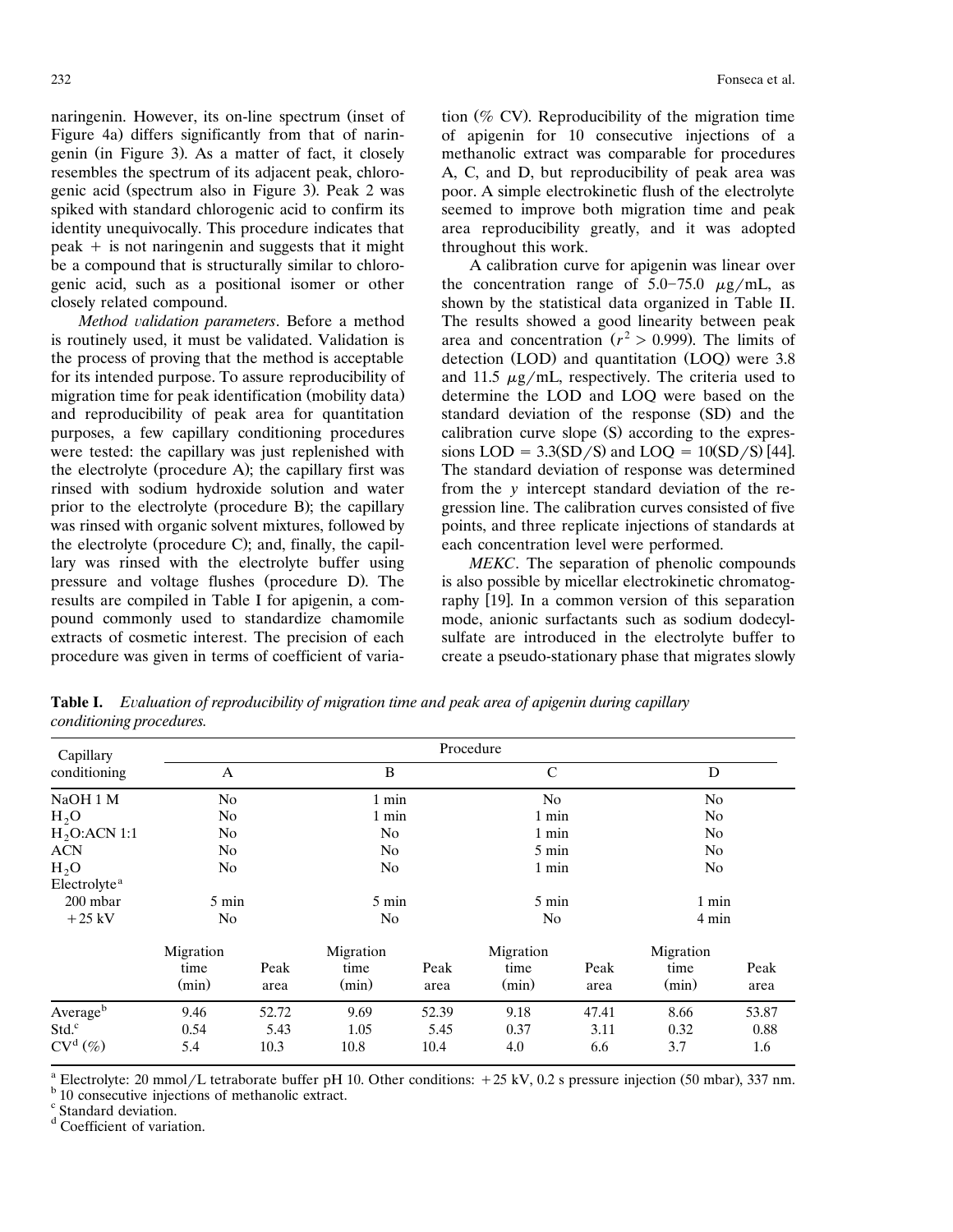**Table II.** *Method alidation regarding linearity, limit of detection and limit of quantitation for apigenin in methanolic extracts.*<sup>a</sup>

| Parameter                           | Statistical<br>data |
|-------------------------------------|---------------------|
| Concentration range ( $\mu$ g/mL)   | $5.0 - 75.0$        |
| Intercept                           | 1.0468              |
| Slope                               | 1.0078              |
| Correlation coefficient, $r^2$      | 0.9988              |
| Standard deviation of intercept     | 1.16                |
| Limit of detection ( $\mu$ g/mL)    | 3.8                 |
| Limit of quantitation ( $\mu$ g/mL) | 11.5                |

 $a$  Electrolyte: 20 mmol/L tetraborate buffer pH 10. Other conditions:  $+25$  kV, 0.2 s pressure injection (50 mbar), 337 nm.

in the direction of the cathode by imposition of a strong electroosmotic flow (high pH solutions). Several additives can be considered, aiming to increase solute solubility or to provide an auxiliary phase to improve selectivity. Whereas separation of the glucoside forms of luteolin  $(5)$  and apigenin  $(7)$  was not possible in free solution CE (Figure 3) unless extreme conditions were held (Figure 2c), MEKC seemed to be an interesting alternative, because it explores two distinct separation mechanisms simultaneously, migration and partition.

Figure 5 presents the separation of the 11 phenolic standard compounds by micellar electrokinetic chromatography in the presence of additives. The addition of SDS to the electrolyte medium (Figure 5A) was not successful to promote separation of all solutes; early eluting peaks were broadened, suggesting that some peak overlap might be occurring. The situation is even worse in the electrolyte with acetonitrile (Figure 5C). In this case, clear coelution occurred, the flow decreased, and many bands are distorted and broadened. The addition of  $\beta$ -cyclodextrin (Figure 5B) was quite satisfactory and the separation of compounds  $(5)$  and  $(7)$  was then achieved in a reasonable time.

Figure 6 shows the association of on-line UV spectra with peaks in the electropherogram obtained under optimum electrolyte conditions  $(20 \text{ mmol/L})$ tetraborate buffer, 20 mmol/L SDS, 15 mmol/L  $\beta$ -cyclodextrin at pH 10) for the phenolic compounds under investigation in this work. In this medium, baseline resolution of all solutes was achieved even though compounds 3, 10, 6, 2, and 4 migrated closer together when compared to the profile in free solution (Figure 3). The order of elution is also altered as a result of the discriminatory interaction of the solutes within the micelle and



**Figure 5.** *Analysis of phenolic compounds by micellar electrokinetic chromatography. Electrolytes: (a) 20 mmol*-*L tetraborate buffer, 20 mmol*-*L SDS, pH 10; ( )b 20 mmol*-*L tetraborate buffer, 20 mmol*-*L SDS, 15 mmol/L β-cyclodextrin, pH 10; and (c) 20 mmol*-*L tetraborate buffer, 20 mmol*-*L SDS, 5% ACN, pH 10. Other conditions: standard concentration, 0.091 mg*-*mL; 25 kV; 0.2 s pressure injection ( ) 50 mbar ; 337 nm detection. Peak identification as in Figure 1.*

cyclodextrin cavity. Another interesting feature when Figures 3 and 6 are contrasted is that the on-line UV spectra of all solutes are remarkably similar regardless of the differences in the medium due to the addition of micelles and  $\beta$ -cyclodextrin. This is very convenient when complex matrices are examined, because peak identification can be performed readily without resorting to labor-intensive spiking techniques.

Figure 7 presents MEKC electropherograms of methanolic, hydroalcoholic, and glycolic extracts of *Matricaria recutita* L. under optimum conditions. All peaks were identified by comparison of the corresponding on-line UV spectrum and the spectra library, and later by spiking techniques. The preliminary spectral identification was correct, endorsing the use of DAD as an identification tool. The information obtained with respect to composition of the different extracts was quite similar to that obtained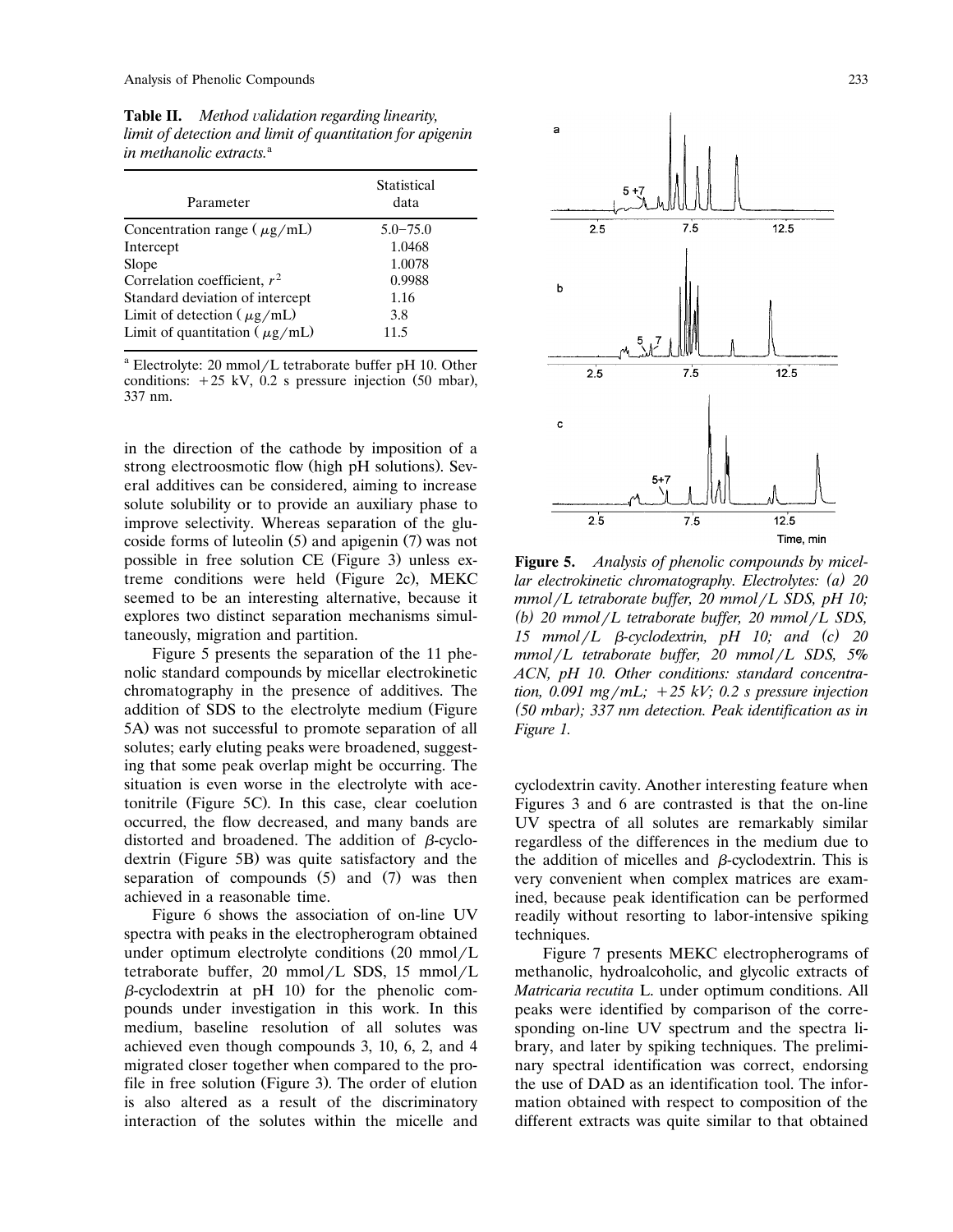

**Figure 6.** *Analysis of phenolic compounds by micellar electrokinetic chromatography under optimum conditions: 20 mmol*-*L tetraborate buffer, 20 mmol*-*L SDS, 15 mmol*-*L -cyclodextrin, pH 10; standard concentration, 0.091 mg*/mL; +25 kV; 0.2 s pressure injection (50 mbar); 337 nm. The insets show on-line UV spectra of the standards.

during analysis by free solution CE (Figure 4). One exception is the discrimination between the glucosides luteolin  $(5)$  and apigenin  $(7)$ . Free apigenin seems to be more abundant in methanolic extracts, whereas apigenin-7-*O*-glucoside prevails in the gly-



**Figure 7.** *Analysis of (a) methanolic, (b) glycolic,* and (c) hydroalcoholic extracts of Matricaria recutita *L. by micellar electrokinetic chromatography under optimum conditions. Conditions as in Figure 6, except for* injection (3 s at 50 mbar). Peak identification as in *Figure 1. The peaks labeled as \* correspond to the extract preseratie.*

colic and hydroalcoholic extracts. The opposite is true for luteolin and its glucoside.

#### **CONCLUSION**

This work introduced capillary electrophoresis in free solution and micellar medium coupled to diode array detection as a reliable and sensitive technique for the evaluation of herbal extracts, especially methanolic, glycolic, and hydroalcoholic extracts of *Matricaria recutita* L. The composition of the different extracts in terms of 11 phenolic compounds was assessed and contrasted readily. Both techniques presented complementary information.

A few advantages of the CE methodologies over other well established liquid chromatographic techniques, specifically for herbal extract composition evaluation, can be enumerated. In CE, multiple injections can be performed sequentially without compromising column performance. CE capillaries are low cost and durable. There is no need for sample clean-up procedures to remove either ionic components (carbohydrates, etc.) or high molecular mass compounds (e.g., triterpenes, waxes, etc.), which often are detrimental to column packings. Moreover, CE provides adequate performance characteristics, fast separations, good sensitivity, and spectral selectivity for the determination of flavonoids in real matrices.

#### **ACKNOWLEDGMENTS**

The authors thank Agilent Technologies Brasil Ltda. (Barueri, SP, Brazil) for the  $HP^{3D}$  capillary electrophoresis apparatus used in the experiments. F.N.F. acknowledges the Federação Espírita do Es